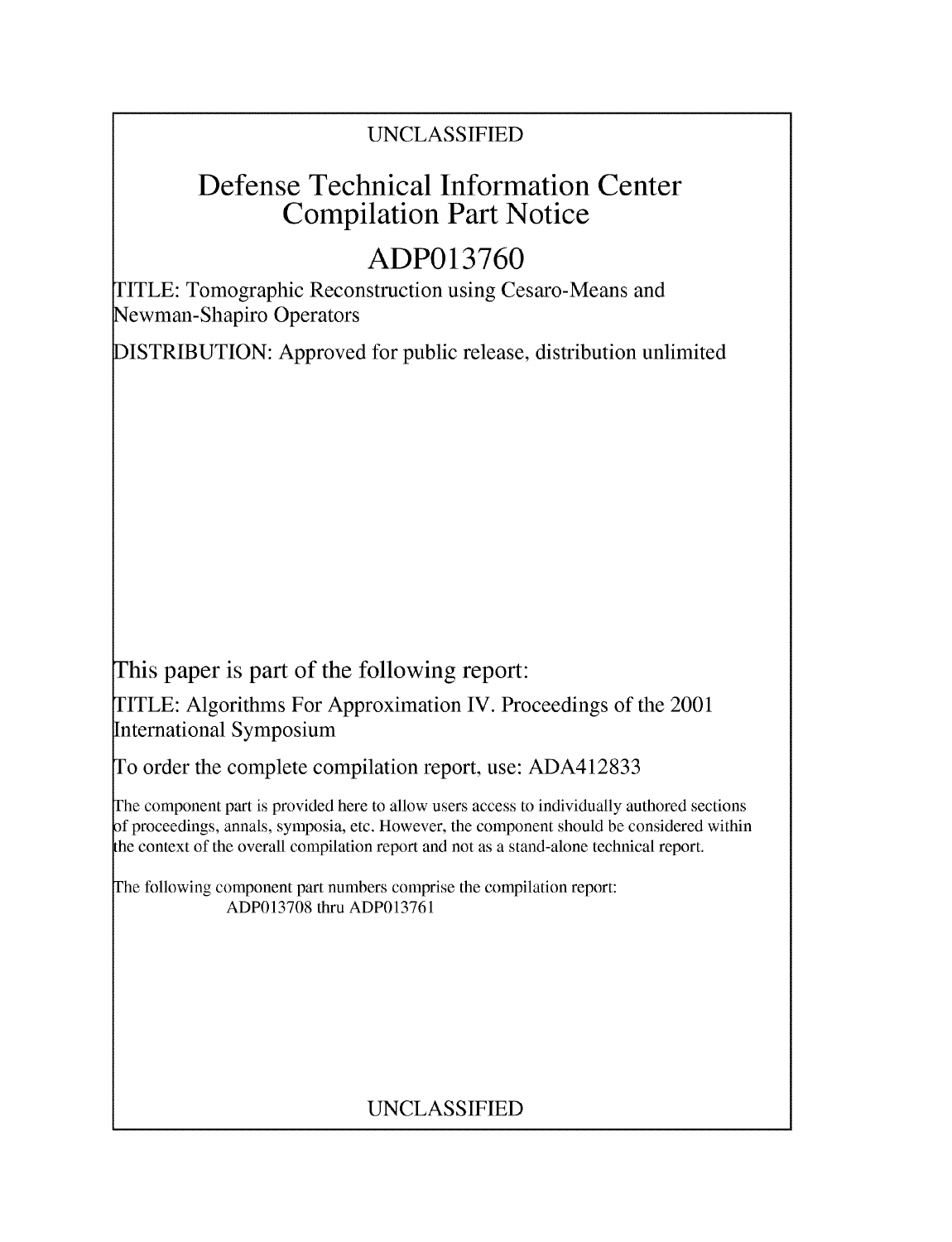## Tomographic reconstruction using Cesaro-means and Newman-Shapiro operators

### Ulrike Maier

*Mathematisches Institut, Justus-Liebig University, 35392 Giessen, Germany* Ulrike. Maier@math. uni-giessen. de

#### Abstract

Tomography is well known because of its many applications. Although theoretically solved, the numerical implementation of tomographic reconstruction algorithms is still a difficult problem. In this article the numerical implementation of a reconstruction method using Cesaro-means and Newman-Shapiro operators is described. The key point herein is the use of suitable quadrature formulae on the sphere. It turns out that in the context described product Gaussian formulae are best suited. The algorithm is tested at the so called Shepp-Logan phantom which is a three dimensional model of a human head.

## **<sup>1</sup>**Introduction and notation

The problem in tomography is to reconstruct a function  $F$  from its Radon transform sufficiently well. Since certain classes of functions can be expanded into series of orthogonal polynomials it is essential to exploit the action of the Radon transform on orthogonal polynomials and on polynomials in general.

This approach is the more interesting since the inverse of the Radon transform for polynomials is known explicitly.

The convergence of orthogonal expansions to the given function is often achieved only by applying a summability method. The application of such methods can be interpreted as a kind of "filter technique" which is necessary for sufficiently good reconstructions. The combination of an expansion of the function and the application of suitable summability methods leads to promising reconstruction algorithms.

In this article two examples for a summability method and their implementation are presented **-** the Cesaro-means and Newman-Shapiro-means. After some introductory remarks on Laplace-series at the end of this section, in Section 2 the theory of summability methods needed here is presented. In Section **3** this theory is applied to the reconstruction of functions from their Radon transform. Section 4 describes the numerical implementation of the reconstruction formula which is tested on the so called Shepp-Logan phantom of a head in Section 5.

In this article the following notation is used. Let  $B^r$  denote the unit ball in  $\mathbb{R}^r$ ,  $S^{r-1}$ denote the unit sphere and  $Z^r := [-1, 1] \times S^{r-1}$ . xy denotes the Euclidean product of  $x, y \in \mathbb{R}^r$ .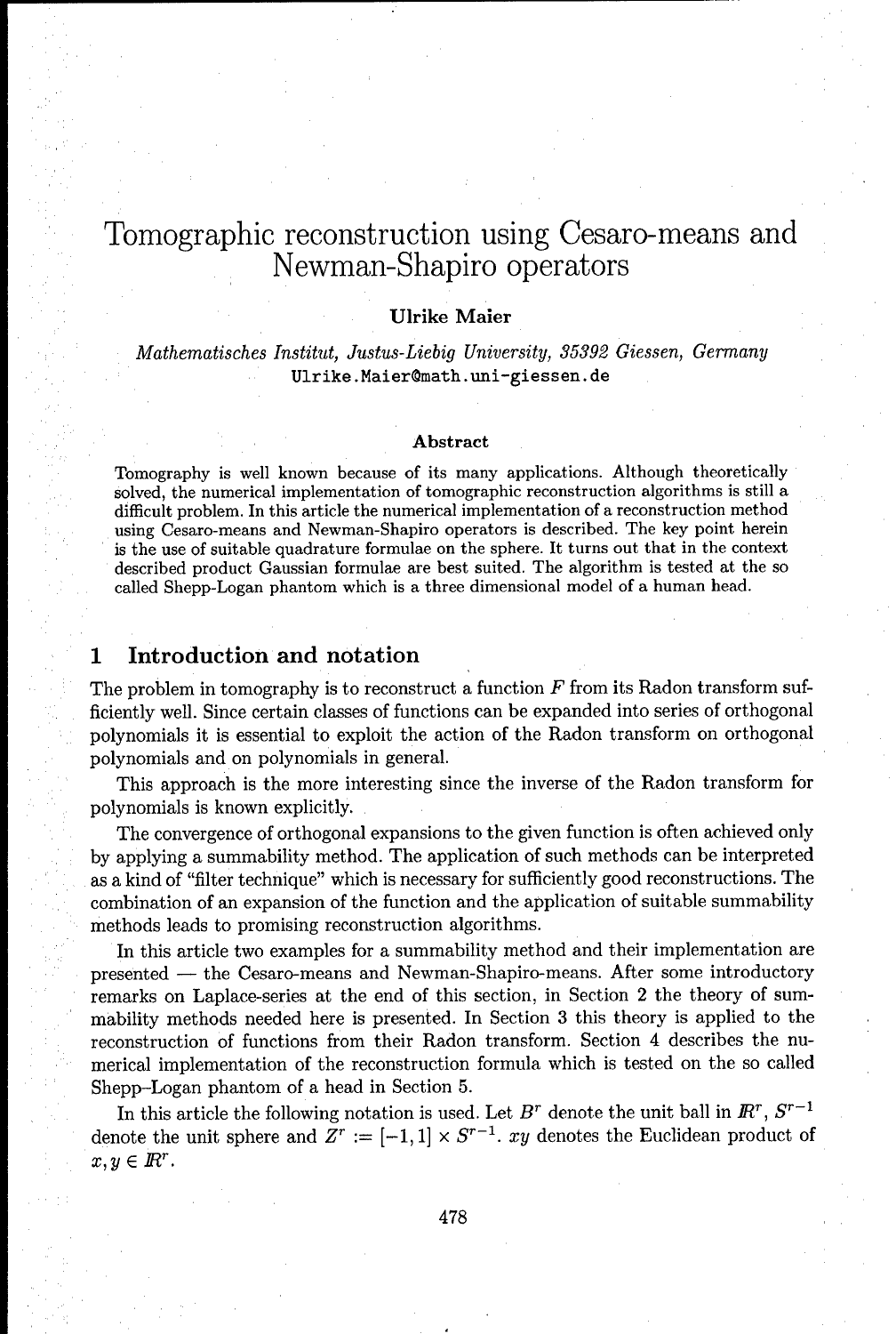#### *Tomographic* reconstruction 479

The spaces of restrictions of  $r$ -variate polynomials, homogeneous polynomials and homogeneous harmonic polynomials of degree  $\mu \in \mathbb{N}_0$  onto a subspace  $X \subset \mathbb{R}^r$  (X =  $S^{r-1}$  or  $X = B^r$ ) are denoted by  $I\!\!P_n^r(X)$ ,  $I\!\!P_n^r(X)$ ,  $I\!\!H_n^r(X)$ , respectively. The space  $C(S^{r-1})$  of all continuously differentiable functions is provided with the inner product  $\langle F, G \rangle := \int_{S^{r-1}} F(x)G(x)dx$ . The surface measure of the sphere is denoted by  $\omega_{r-1} = \langle G, G \rangle$  $1, 1 >$ .

Let  $C_{\mu}^{\lambda}$  denote the Gegenbauer polynomials of degree  $\mu$  and index  $\lambda$  and  $\tilde{C}_{\mu}^{\lambda}$  $C_{\mu}^{\lambda}/C_{\mu}^{\lambda}(1)$  the normalized Gegenbauer polynomials. The reproducing kernel function of  $\mathbf{F}_\mu^{r-r-r}$  is given by  $G_\mu(xy)=\frac{2\mu+r-2}{(r-2)\mu+r} \cdot C_\mu^{\frac{r-2}{2}}(xy)$ , the normalized reproducing kernel  $\tilde{G}_{\mu}$  is defined by  $\tilde{G}_{\mu} := G_{\mu}/G_{\mu}(1).$ 

Let 
$$
Y \in \{C(S^{r-1}), L^2(S^{r-1}), L^p(S^{r-1})\}
$$
. For  $f \in Y$  let  

$$
L(f, x) = \sum_{\nu=0}^{\infty} (\Lambda_{\nu} f)(x) = \sum_{\nu=0}^{\infty} \int_{S^{r-1}} f(y) G_{\nu}(xy) dy
$$
(1.1)

be the Laplace-series of f, where  $(\Lambda_{\nu} f)(x) := \int_{S^{r-1}} f(y)G_{\nu}(x, y)dy$  is the orthogonal projection of f onto  $\mathbf{H}_{\nu}^{r}(S^{r-1})$  and the partial sums  $L_{\mu}(f,x) = \sum_{\nu=0}^{\mu} (\Lambda_{\nu}f)(x)$  are the orthogonal projections of f onto  $\mathbf{P}_{\mu}^{r}(S^{r-1})$ .

Whereas for  $Y = L^2(S^{r-1})$  it is known that the partial sums  $L_{\mu}(f, x)$  converge to f in norm, no convergence is obtained for  $Y = C(S^{r-1})$  or  $Y = L^p(S^{r-1})$  for  $p \geq 2 + \frac{r}{r-2}$ and p  $2$  ,  $\frac{1}{2}$  (see e.g.  $\frac{1}{2}$  , see e.g.  $\frac{1}{2}$  , summability method the situation changes.  $\overline{a}$ 

### 2 Summability methods

Let  $A = (a_{\mu\nu})_{\mu,\nu \in \mathbb{N}_0}$  be an infinite matrix for which the elements  $a_{\mu\nu} \in \mathbb{R}$  fulfil the following properties.

- (i)  $a_{\mu\nu}=0$  for  $\nu > \mu$ ,
- 
- (ii)  $\lim_{\mu \to \infty} a_{\mu\nu} = 1$  for  $\nu \in \{0, 1\}$ ,<br>(iii)  $K_{\mu}(\xi) \ge 0$  for  $-1 \le \xi \le 1$ , where  $K_{\mu} := \sum_{\nu=0}^{\mu} a_{\mu\nu} G_{\nu}$ .

If with the aid of a summability method the kernel  $G_{\nu}$  in (1.1) is substituted by a kernel

$$
K_{\mu} = \sum_{\nu=0}^{\mu} a_{\mu\nu} G_{\nu}
$$
 (2.1)

then the operator  $L^A$  defined by the transformed series

$$
L^{A}(f,x) = \lim_{\mu \to \infty} \int_{S^{r-1}} f(y)K_{\mu}(x,y)dy
$$
\n(2.2)

can be shown to converge pointwise to the identity provided that for the kernel  $K_{\mu}$  the properties (i)-(iii) of the matrix  $A$  are valid.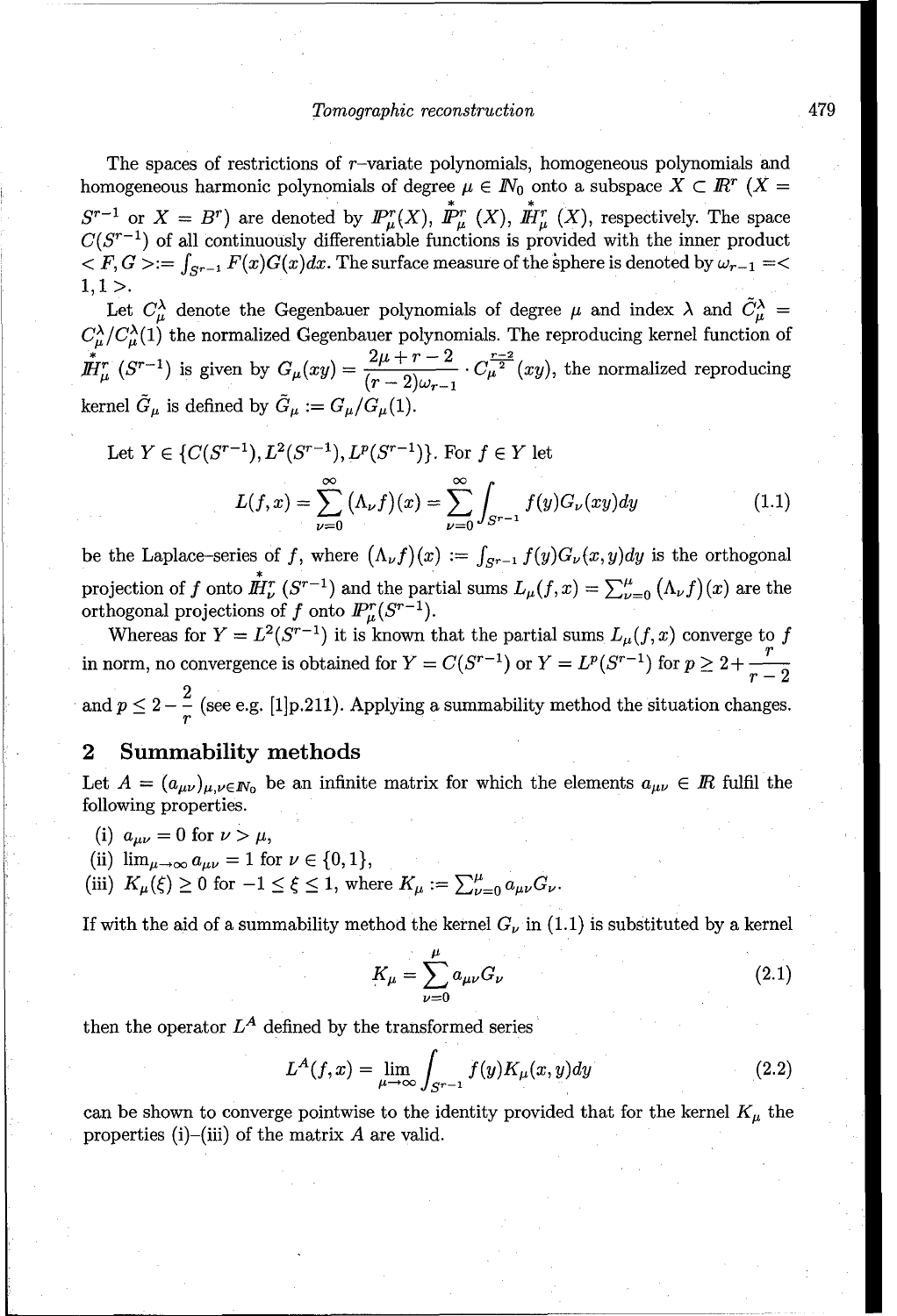**Remark 2.1** *The coefficients*  $a_{\mu\nu}$  *can be obtained from* 

$$
a_{\mu\nu} = (L^A_\mu \tilde{G}_\nu(t.))(t) = \int_{S^{r-1}} \tilde{G}_\nu(tx) K_\mu(tx) d\omega(x), \quad t \in S^{r-1}.
$$

For A being the matrix of the Cesaro-means the proof was given by Kogbetlianz [4] first. Berens et al. [1] give a proof for Cesaro-means as well as for Abel-Poisson-means. They also prove results on the order of convergence and the corresponding saturation classes. The convergence proof for Newman-Shapiro operators  $(Y = C(S^{r-1}))$  can be found in Reimer [7].

#### 2.1 Cesaro-means

For Cesaro-means the coefficients  $a_{\mu\nu}$  in the summability method have to be chosen as

$$
a_{\mu\nu} = \frac{(1)_{\mu}}{(k+1)_{\mu}} \frac{(k+1)_{\mu-\nu}}{(1)_{\mu-\nu}},
$$
\n(2.3)

where  $(p)_q = p \cdot (p+1) \cdot \ldots \cdot (p+q-1)$  denotes the Pochammer symbol. Then the kernels  $K_{\mu}$  in (iii) take on the form

$$
K_{\mu} = \frac{(1)_{\mu}}{(k+1)_{\mu}} \sum_{\nu=0}^{\mu} \frac{(k+1)_{\mu-\nu}}{(1)_{\mu-\nu}} G_{\nu}.
$$
 (2.4)

Convergence of the transformed Laplace-series (2.2) is valid for  $k > (r-2)/2$ ; for  $k \geq r-1$ the operators even are positive (see Kogbetlianz [4]).

#### 2.2 Newman-Shapiro summability method

In [8] Reimer considers kernel polynomials

$$
K_{2\nu+1}(\xi) := K_{2\nu}(\xi) := g_{\nu+1} \left[ \frac{G_{\nu+1}(\xi)}{\xi - \eta_{\nu+1}} \right]^2 \tag{2.5}
$$

as used by Newman-Shapiro [5]. Here,  $\eta_{\nu+1}$  is the largest root of  $G_{\nu+1}$  and

$$
g_{\nu+1} = (r-2)\omega_{r-1} \cdot \frac{1-\eta_{\nu+1}^2}{(2\nu+r)^2} \left(\frac{\nu+r-2}{r-3}\right)^{-1} = \frac{1-\eta_{\nu+1}^2}{2\nu+r} \cdot \frac{1}{G_{\nu+1}(1)}.\tag{2.6}
$$

The coefficients  $a_{\mu\nu}$  in the Newman-Shapiro operators can be calculated to be

$$
a_{\mu\nu} = g_{\nu+1} \cdot \sum_{j=0}^{\nu} \sum_{l=0}^{U} \frac{(2\nu+r)^2}{(\nu+1)^2} \cdot \frac{\tilde{G}_j(\eta_{\nu+1})\tilde{G}_l(\eta_{\nu+1})}{(\tilde{G}_\nu(\eta_{\nu+1}))^2} \cdot \frac{(j+\lambda)(l+\lambda)}{\omega_{r-1}\lambda^2}
$$

$$
\sum_{k=0}^{\min\{j,l\}} \frac{(\lambda)_k}{(1)_k} \frac{(\lambda)_{j-k}}{(1)_{j-k}} \frac{(\lambda)_{l-k}}{(1)_{l-k}} \frac{(1)_{j+l-2k}}{(2\lambda)_{j+l-2k}} \frac{(2\lambda)_{j+l-k}}{(\lambda+1)_{j+l-k}} \cdot \delta_{\nu,j+l-2k}, \quad (2.7)
$$

where  $\delta_{\nu,j+l-2k}$  denotes the Kronecker delta and  $\lambda = \frac{r-2}{2}$ .

The matrix  $\vec{A}$  defined by the Newman-Shapiro operators fulfils the properties (i)-(iii) (see Reimer [8]).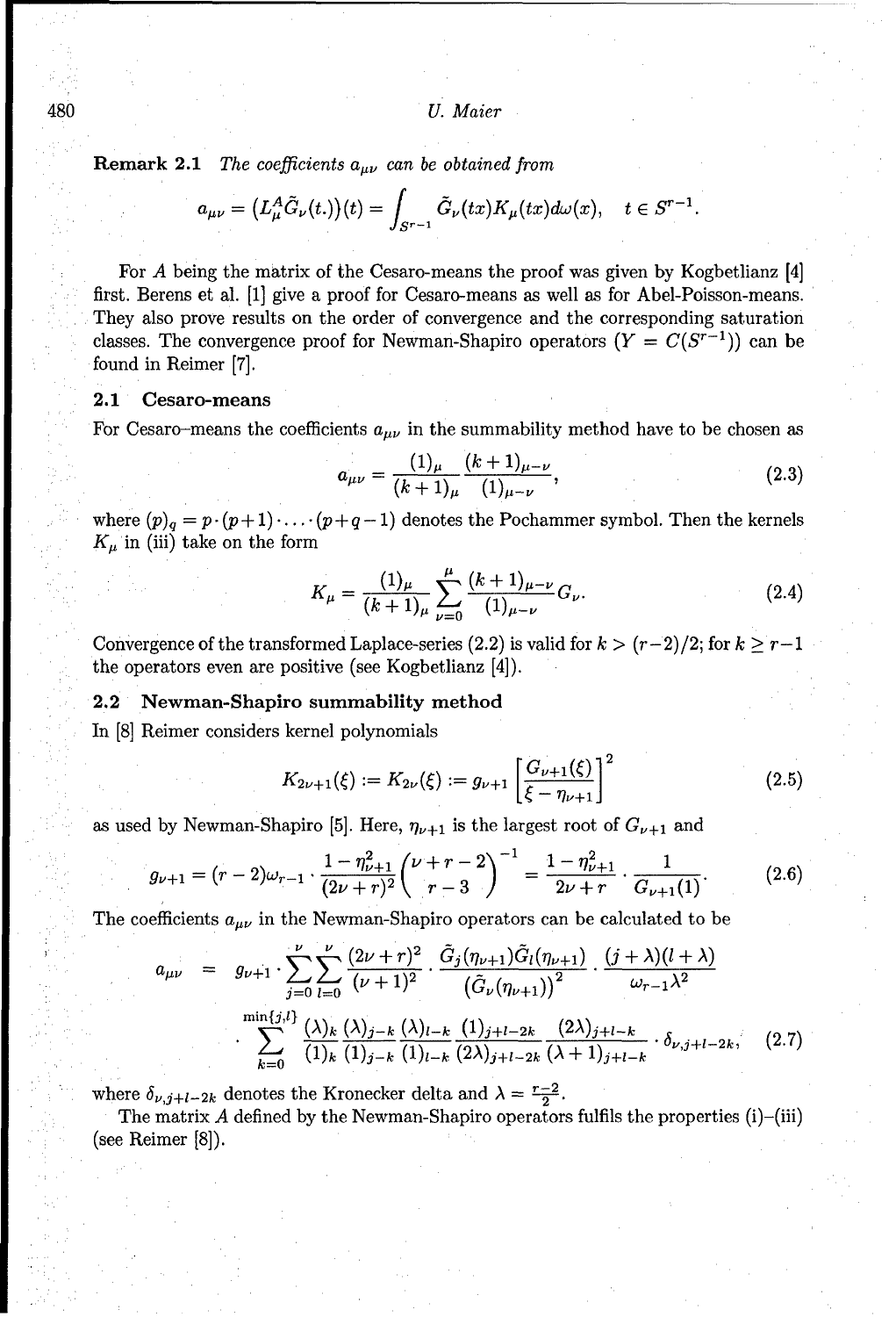#### **Tomographic reconstruction** 481

**Remark 2.2** *The corresponding partial sum operators*  $L^A_\mu$  *are nonnegative with positive*  $a_{\mu\nu}$ . For continuous and differentiable functions even more is valid (see Reimer [8]): whereas for continuous functions the approximation error is of order  $O(\mu^{-1})$ , functions  $F \in C^{j}(S^{r-1}), \; j \in \{1,2\}, \; have \; an \; error \; of \; order \; O(\mu^{-j}).$ 

## **3** Application to tomography

The Radon transform  $\mathcal{R}: C(B^r) \to C(Z^r)$  is defined by

$$
(\mathcal{R}F)(s,t) := \int_{\substack{v \perp t \\ v^2 \le 1-s^2}} F(st+v) dv, \quad F \in C(B^r), \quad (s,t) \in Z^r,
$$
 (3.1)

which means that the Radon transform  $R$  of  $F$  is determined by integrating  $F$  over all hyperplanes of dimension  $r-1$ . This map can also be defined for functions in  $L^1(\mathbb{R}^r)$ ,  $L^2(B^r)$ , the Schwartz space  $\mathcal{S}(I\!\!R^r)$  or some Sobolev spaces. R is continuous on all of these spaces, whereas the inverse  $\mathcal{R}^{-1}$  is only continuous on  $\mathcal{S}(I\!\!R^r)$  and on the Sobolev spaces.

For polynomials it is known that

$$
\left(\mathcal{R}C_{\mu}^{\frac{r}{2}}(a_{\cdot})\right)(s,t) = \tilde{C}_{\mu}^{\frac{r}{2}}(s)C_{\mu}^{\frac{r}{2}}(at), \quad a \in S^{r-1}, \quad (s,t) \in Z^r \tag{3.2}
$$

(see Davison, Griinbaum [2]) and, more generally,

$$
(\mathcal{R}P_m)(s,t) = \tilde{C}_{\mu}^{\frac{r}{2}}(s)P_m(t), \quad (s,t) \in Z^r,
$$
\n(3.3)

where the polynomials  $P_m \in \mathbb{I}_{\mu}^{r}$  ( $S^{r-1}$ ) are generated by the Gegenbauer polynomials, i.e.  $\frac{1}{\omega_{r-1}} C_\mu^{\frac{r}{2}}(ax) = \sum_{|m|=\mu} a^m P_m(x)$ . These polynomials  $P_m$ ,  $|m| = \mu$ , are known to constitute a basis for  $\mathring{I}_{\mu}^{r}(S^{r-1})$ .

Let  $V_{\mu}^r := span\{P_m : |m| = \mu\}$ . Since the Gegenbauer polynomials  $C_{\nu}^{\frac{r}{2}}$  can also be interpreted as the reproducing kernel of  $H_1^{r+2}(S^{r+1})$ , the orthogonal projection  $F_{\nu}$  of  $F \in C(B^r)$  onto  $V^r_{\nu}(B^r)$  can be identified with the orthogonal projection of F onto  $I\!\!H^{r+2}_\nu(S^{r+1})$  (see Reimer [7] for details). Thus the theory of Laplace series can be used here for the reconstruction of  $F$  from its Radon transform.

Let A be a matrix transformation as introduced in Section 2 and let  $F_{\nu}$  be the orthogonal projection of F onto  $V_r^r(B^r)$ . Then according to the summability theory of Laplace series  $F = \lim_{\mu \to \infty} \sum_{\nu=0}^{\mu} a_{\mu\nu} F_{\nu}$ . Since the Radon tranform is linear and continuous there is  $\mathcal{R}F = \lim_{\mu \to \infty} \sum_{\nu=0}^{\mu} a_{\mu\nu} \mathcal{R}F_{\nu}$ 

It can be shown that (see Reimer [7])

$$
F_{\nu}(x) = \lambda_{\nu,r} \frac{\omega_{r-2}}{r-1} \int_{Z^r} (\mathcal{R}F)(s,t) C_{\nu}^{\frac{r}{2}}(s) C_{\nu}^{\frac{r}{2}}(tx) d(s,t), \tag{3.4}
$$

where

$$
\lambda_{\nu,r} = \frac{(r-1)\,C_{\nu}^{\frac{r}{2}}(1)}{\omega_{r-1}\cdot\omega_{r-2}} \int_{-1}^{1} \left(C_{\nu}^{\frac{r}{2}}(s)\right)^2 (1-s^2)^{\frac{r-1}{2}} ds = \frac{2\nu+r}{\omega_{r-1}^2}.\tag{3.5}
$$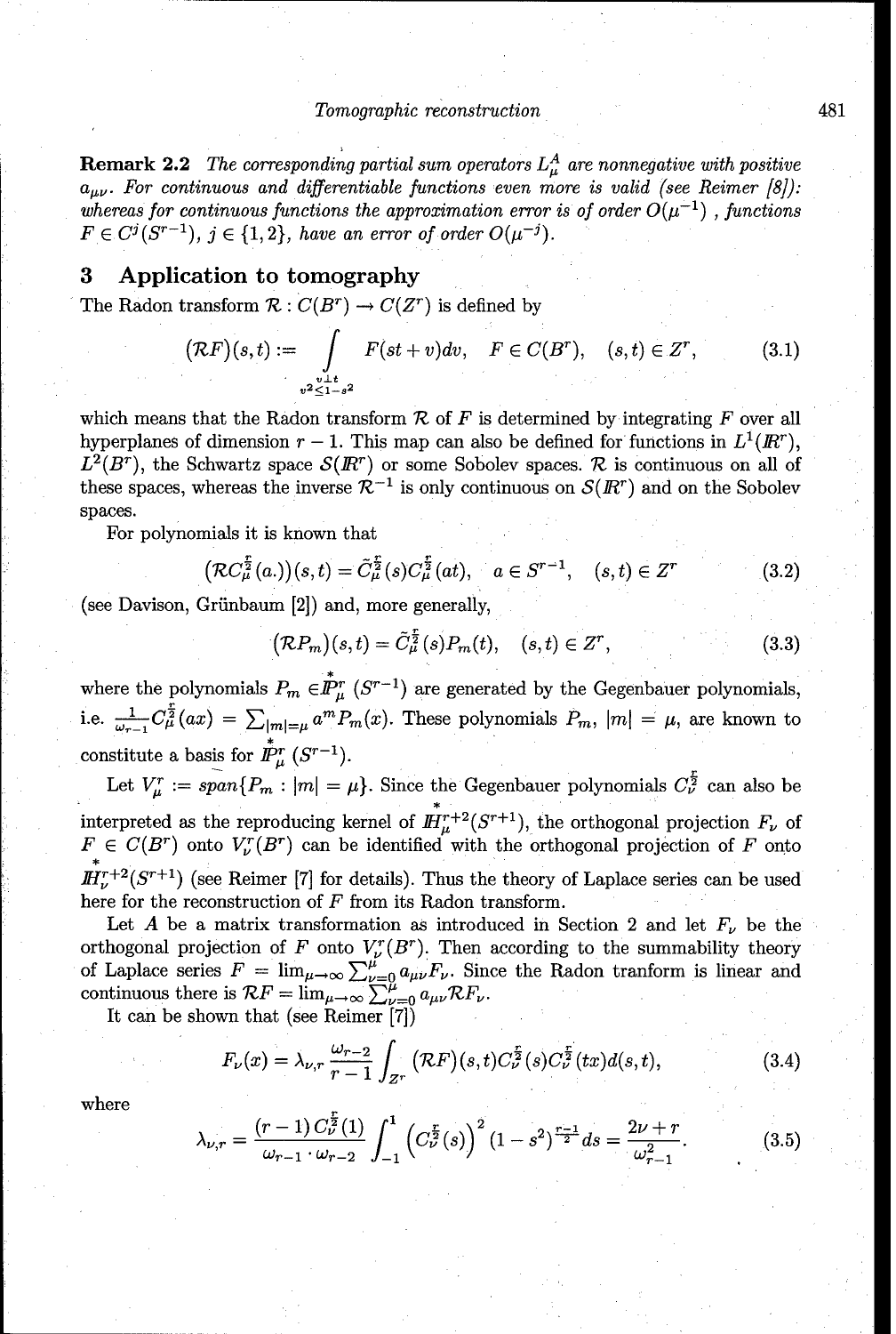#### 482 *U. Maier*

 $Z$ From this, after some lengthy calculation using the adjoint operator of  $R$  (which essentially is the inverse operator of  $\mathcal{R}$ ), the reconstruction formula follows

$$
F(x) = \lim_{\mu \to \infty} \sum_{\nu=0}^{\mu} a_{\mu\nu} \lambda_{\nu,r} \int_{S^{r-1}} \int_{-1}^{1} (\mathcal{R}F)(s,t) C_{\nu}^{\frac{r}{2}}(s) C_{\nu}^{\frac{r}{2}}(tx) ds dt.
$$
 (3.6)

Because of the identification of the orthogonal projection of F onto  $V_l^r(B^r)$  and onto  $\mathbb{H}^{r+2}_\nu(S^{r+1})$ , convergence of the Cesaro-means follows for  $k > r/2$ , and positivity of the operators is valid for  $k \geq r+1$ . For the same reason the coefficients  $a_{\mu\nu}$  in the Newman-Shapiro summability method have to be calculated for  $\lambda = \frac{(r+2)-2}{2}$ 

## 4 Numerical implementation

For the reconstruction of  $F$  formula  $(3.6)$  was used. As soon as the Radon transform of *F* is known, the numerical implementation in principle reduces to a stable evaluation of the Gegenbauer polynomials and a suitable approximation of the integrals in (3.6). The Gegenbauer polynomials were evaluated by their recurrence relation (see Szeg5 [11]) which is known to be numerically very stable. The coefficients  $a_{\mu\nu}$  for the Cesaro-means and the Newman-Shapiro operators were computed with the aid of formula (2.3) and (2.7), respectively. The factor  $\lambda_{\nu,r}$  was obtained by (3.5). Since the calculation of  $a_{\mu\nu}$  for the Newman-Shapiro operators is very time consuming (more than 10 hours for  $\mu > 100$ ) these coefficients were stored before the main computation was started.

Since the integrand in (3.6) is a polynomial of degree  $\nu + 2$  with respect to *s* (see (3.6) together with (5.1)),  $\int_{-1}^{1}$  *..ds* was approximated by a Gaussian-Legendre quadrature of degree  $\mu/2 + 1$ . This choice ensures that for the evaluation of  $\mathcal{R}F(s,t)$  enough evaluations with respect to s are performed and that the integral is evaluated exactly within numerical precision.

For the quadrature on  $S^{r-1}$  first an interpolatory quadrature as introduced in [6]p.132 was used. The weights of such a quadrature formula are obtained as solutions of a linear system of equations  $GA = e$ , where  $e = (1, \ldots, 1)^T \in \mathbb{R}^N$ ,  $N = \dim \mathbb{P}^r_u$   $(S^{r-1})$ ,  $A = (A_1, \ldots, A_N)^T$  the vector of weights and

$$
G = \frac{1}{\omega_{r-1}} (C^{\frac{r}{2}}_{\mu}(x_j x_k) + C^{\frac{r}{2}}_{\mu-1}(x_j x_k))_{j,k=1}^N.
$$

The points were chosen to be regularly distributed on latitudes of the sphere.

For  $\mu \geq 70$  in the computation of the weights computational problems occured because of a lack of memory. Apart from this problem, several weights turned out to be negative which led to oscillations of the reconstruction. Therefore, this interpolatory quadrature was substituted by a product-Gauss formula for the sphere  $S^{r-1}$  as suggested by Stroud **[10]p.** 41. The points and weights of the Gaussian quadrature were computed by the MATLAB program qrule.m which is available via internet from the Mathworks Inc. The number of points of the product Gauss formula is  $N = 2M^{r-1}$ where  $M = \mu/2 + 1$  is the number of points used in each direction, i.e.  $N = 2M^2$  for  $r=3$ .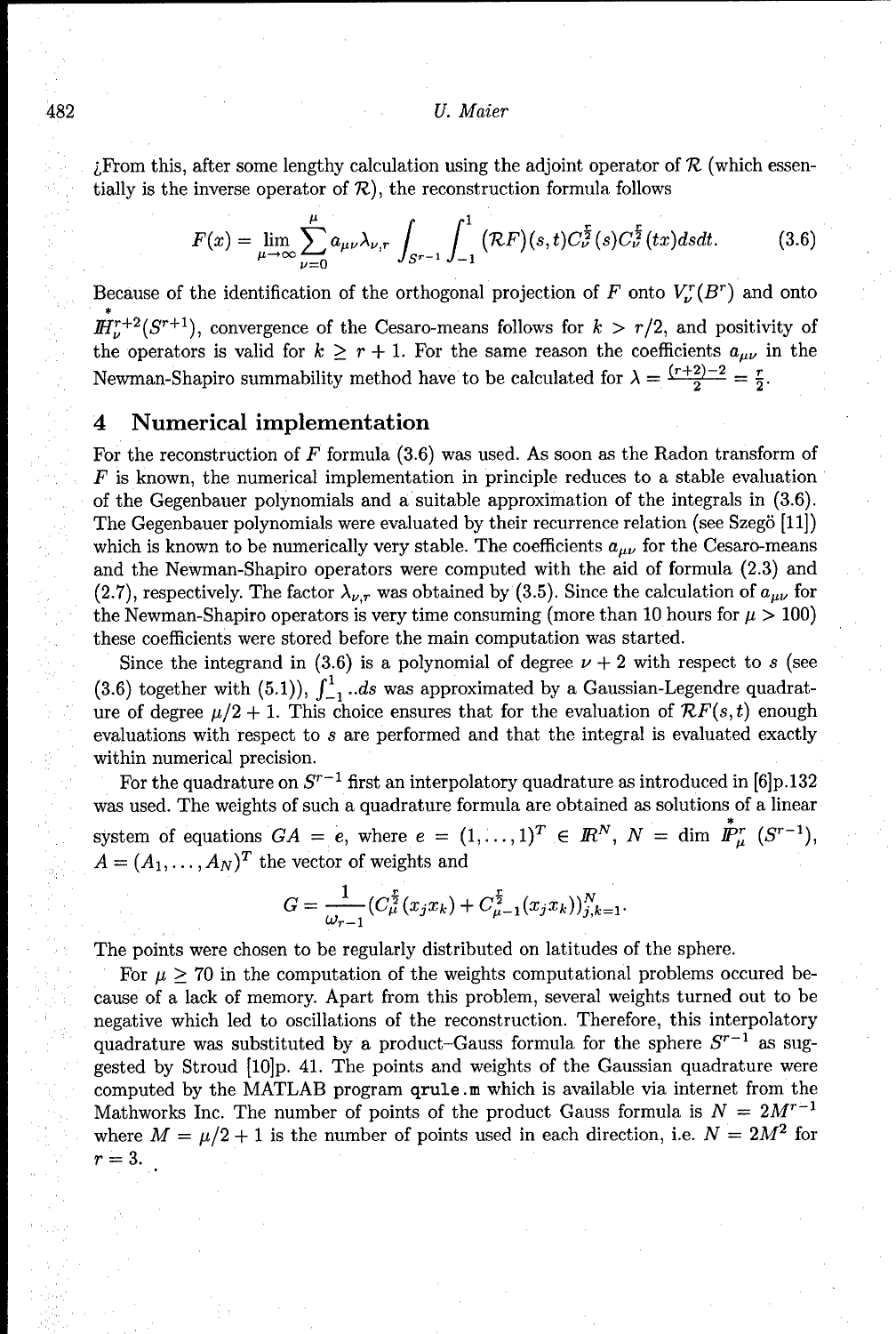#### Tomographic reconstruction 483

All codes for computation were written in MATLAB 6. The actual computation took place on a SUN UltralO with 256 MB main memory, 691 MB virtual memory and SUN OS operating system release 5.7. To increase the computatinal speed all parts of the MATLAB code were written with as few for-loops as possible. This gave an improvement in speed of a factor  $>$  500.

## **5** Computational results

The theoretical results have been applied to the so called Shepp-Logan phantom which is usually used as a test function for tomographic reconstrution algorithms. It is a three dimensional model of a human head consisting of 10 ellipsoids (see Shepp [9]) which were shrinked here to fit into the unit sphere  $S^2$ . Figure 1 shows a cut at  $x_3 = 0.2721$ .

Let  $a_1^{(j)}, a_2^{(j)}, a_3^{(j)}, j = 1, ..., 10$ , denote the axes of the j-th ellipsoid,  $d^{(j)}$  denote its density value and  $s_2^{(j)} - s_1^{(j)}$  the diameter of the ellipsoid in the direction of  $t \in S^2$ . Since the Radon transform is linear, the Radon transform of the Shepp-Logari phantom can be calculated to be  $\frac{10}{10}$   $\frac{1}{2}$   $\frac{1}{2}$   $\frac{1}{2}$   $\frac{1}{2}$   $\frac{1}{2}$   $\frac{1}{2}$   $\frac{1}{2}$   $\frac{1}{2}$   $\frac{1}{2}$   $\frac{1}{2}$   $\frac{1}{2}$   $\frac{1}{2}$   $\frac{1}{2}$   $\frac{1}{2}$   $\frac{1}{2}$   $\frac{1}{2}$   $\frac{1}{2}$   $\frac{1}{2}$   $\frac{1}{2}$   $\frac{1}{2}$   $\frac{1}{2}$ 

$$
\mathcal{R}F(s,t) = \sum_{j=1}^{10} \pi d^{(j)} a_1^{(j)} a_2^{(j)} a_3^{(j)} (s - s_1^{(j)}) (s_2^{(j)} - s) \left( \frac{s_2^{(j)} - s_1^{(j)}}{2} \right)^{-3/2}
$$
(5.1)

Figure 2 shows the reconstruction results according to formula (3.6) for Cesaro-means of index  $k = 4$  and for Newman-Shapiro operators.



The values  $k = 1.6$  and  $k = 2$  were tested, too, but for high degrees of  $\mu$  no convergent behaviour could be observed.

Shapiro operators Figure 2 clearly shows an improving behaviour of the reconstructions for increasing  $\mu$ .

The Newman-Shapiro operators show a better  $\begin{array}{rcl} -0.5 \end{array}$  **convergence** and for  $\mu \geq 150$  even the small structures in the original head can be detected in the reconstruction. It can be expected that  $\begin{array}{ccc} -1 & -0.5 & 0 & 0.5 & 1 \end{array}$  for higher degrees of  $\mu$  this behaviour will become more evident.

FIG. 1. Shepp-Logan phantom.

Unfortunately, for  $\mu \geq 170$  the computation of the coefficients  $a_{\mu\nu}$  for the Newman-Shapiro operators caused some numerical problems so that the calculations were stopped with  $\mu = 160$ . Although the numerical results look quite promising, the drawback in the reconstruction is the computational time. For  $\mu = 160$  the computation took 27.5 hours for the Radon transform and 31 hours for the evaluation at the points  $x \in [-1, 1]^2$ . The evaluation was done on an equidistant grid of  $200 \times 200$  points.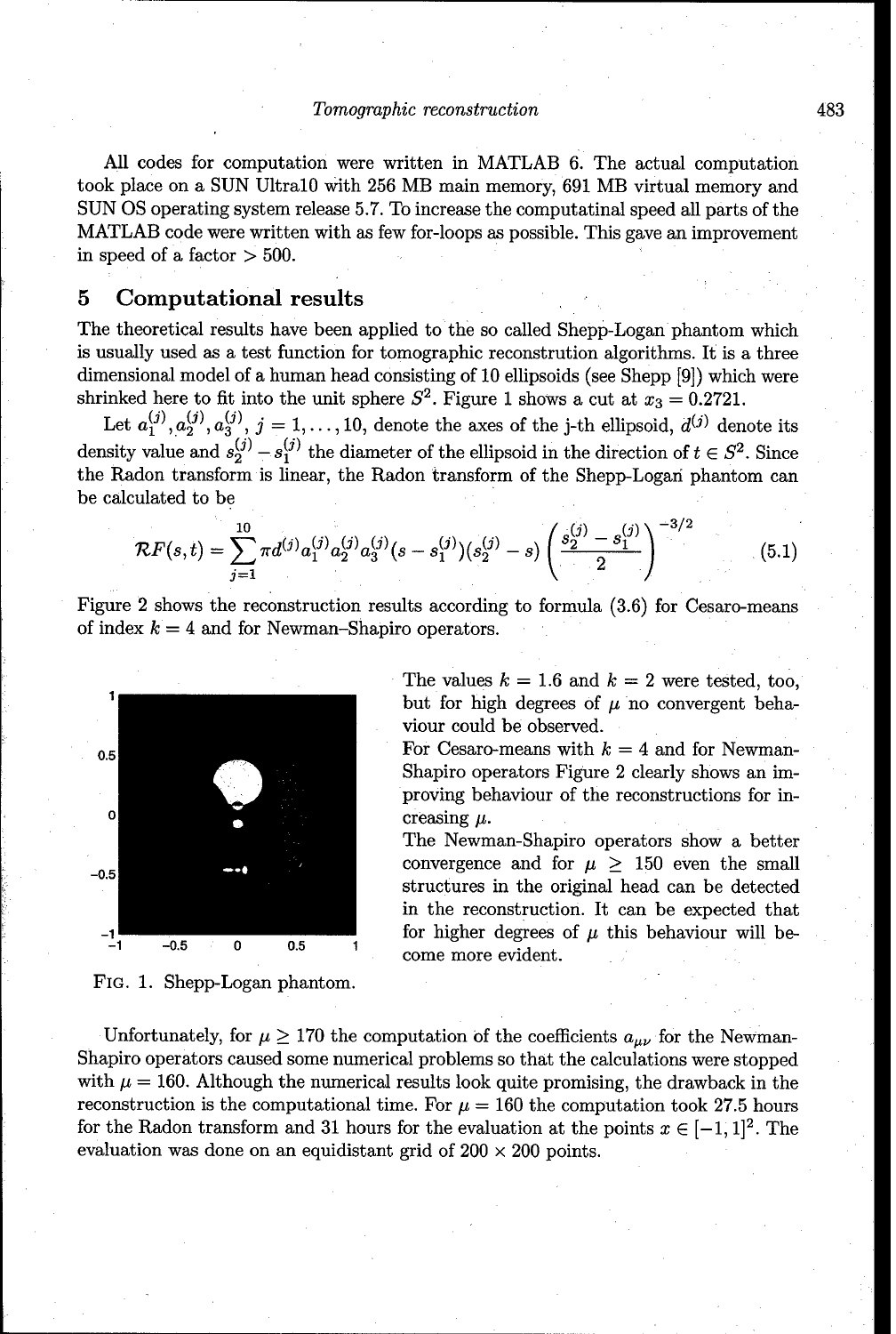

FIG. 2. reconstruction of the Shepp-Logan phantom.

In principle there is no problem to produce three dimensional reconstructions. The evaluation points x only have to be chosen from a grid in  $[-1, 1]^3$ . Because of the time consuming calculations this was not done here, yet.

## Bibliography

- 1. H. Berens, P.L. Butzer, S. Pawelke, Limitierungsverfahren von Reihen mehrdimensionaler Kugelfunktionen und deren Saturationsverhalten, Publ. Res. Inst. Math. Sci. Ser. A 4 (1969) 201-268.
- 2. M.E. Davidson, F.A. Griinbaum, Tomographic reconstruction with arbitrary directions, Comm. Pure Appl. Math. 34 (1981) 77-119.
- 3. S.R. Deans, The Radon transform and *some of its applications,* Wiley **&** Sons, New York, Chichester, Brisbane, Toronto, Singapore, 1983.
- 4. E. Kogbetlianz, Recherches sur la summabilité des séries ultrasphériques par la méthode de moyenne arithmétiques, J. de Math. pure et appl. 9(3) (1924) 107-187.
- 5. D.J. Newman, H.S. Shapiro, Jackson's theorem in higher dimensions. In: On approximation theory, eds. P.L. Butzer, J. Korevaar, Birkhhuser Verlag, Basel, 1964, pp. 208-219.
- 6. M. Reimer, Constructive *theory* of multivariate functions. BI Wissenschaftsverlag,